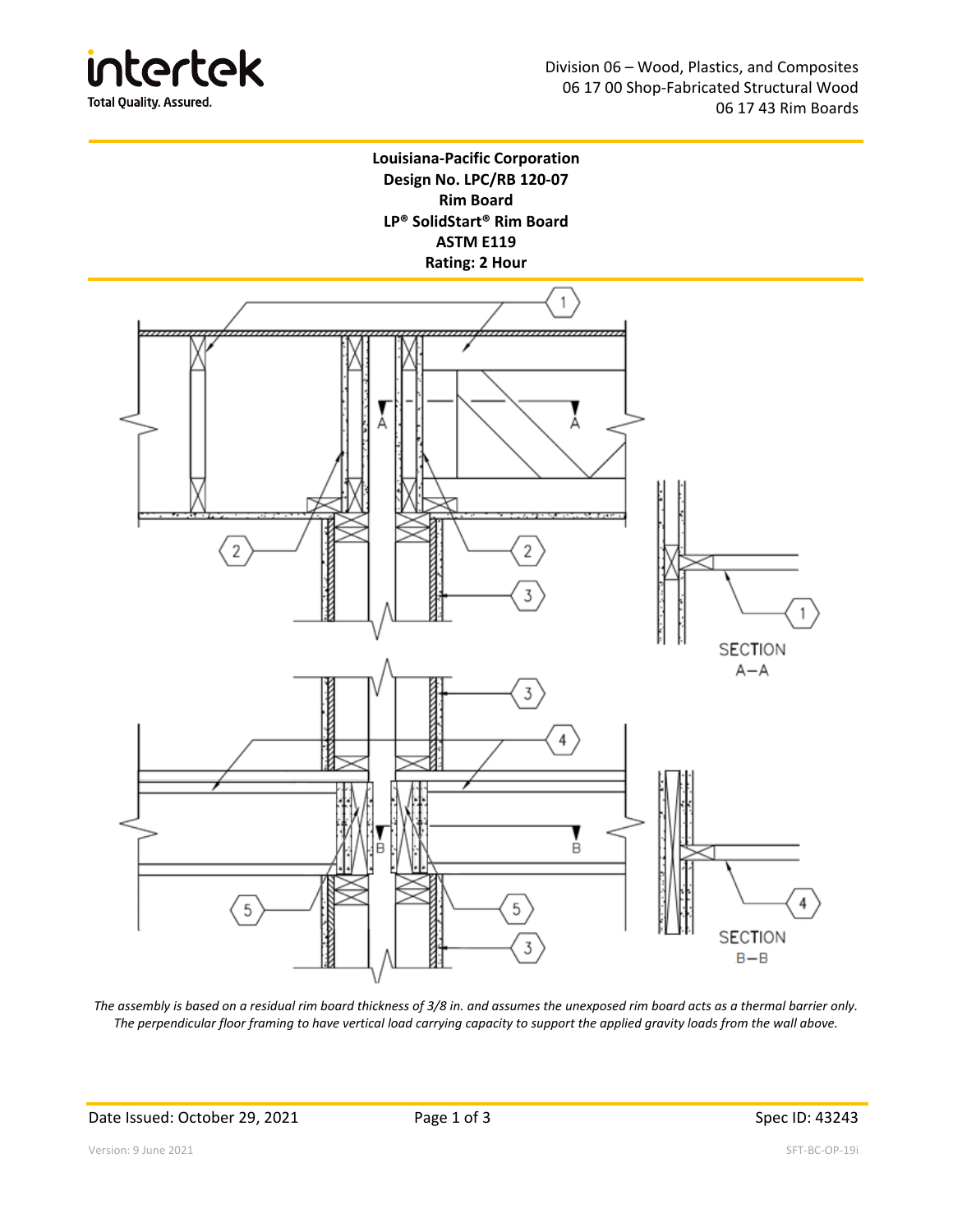

**1. ROOF/CEILING:**  Roof/ceiling assembly constructed with trusses or joists per the project specifications. Trusses or joists can be parallel or perpendicular to the 2 hr fire‐resistance rated wall assembly (Item 3).

As illustrated in Section A‐A view, a continuous vertical web is allowed at each truss with min. 1 in. overlap for interior gypsum on each side of truss. Gypsum board to be continuous on interior or cut to fit tight between trusses with max. 1/16‐in. gap.

- **2. 2‐HR FIRE RATED CONTINUITY TO ROOF DECK:**  Maintain the 2 hr fire-resistance rated separation by installing a truss or joist parallel with the 2 hr fire-resistance rated wall on each of the two top plates. For non-load bearing truss or joist apply 1 layer (continuous) of 5/8 in. thick Type X gypsum board on each side of the truss or joist (shown) using 1‐7/8 in. long, 8d cement coated nails spaced 8 in. on center (oc). For load bearing truss or joist, apply 2 layers (continuous) of 5/8 in. thick Type X gypsum board on each side of the truss or joist (not shown) using 1‐7/8 in. long, 8d cement coated nails spaced 12 in. oc for the first layer and 2‐3/8 in. long, 8d cement coated nails spaced 8 in. oc for the second (outer) layer. Joint treatment not required at square edges.
- **3. WALL ASSEMBLY:**  Intertek Design No. BTC/WPPS 120‐02 or UL Design No. U350 Configuration A (shown) and Configuration B, 2‐ hr fire-resistance rated wall assembly, continuous from floor to ceiling.
- **4. FLOOR/CEILING ASSEMBLY:**  Floor/ceiling assembly constructed with trusses or joists per the project specifications. Trusses or joists are perpendicular to the 2 hr fire‐resistance rated wall assembly (Item 3). The ends of the trusses

or joists are to have sufficient load carrying capacity to support the applied vertical load from the wall above. The unexposed face of the rimboard, non‐fire side, is assumed as a thermal barrier only.

**5. RIMBOARD:** Solid LSL Rimboard.

**CERTIFIED PRODUCT:**  Lousiana‐Pacific Corporation, LP® SolidStart® LSL.

Alternatively, other composite lumber conforming to all pertinent provisions of ASTM D5456 maybe used and must maintain minimum requirements specified below.

Maintain the 2 hr fire-resistance rating continuity through the floor/ceiling assembly (Item 4) with the following:

One, min. 1‐1/8 in. thick, continuous solid LSL or solid wood. Apply two layers of min. 5/8 in. thick, Type X gypsum board on the occupied side of the rim board using 1‐7/8 in. long, 8d cement coated nails spaced at 12 in. oc for the first layer, and 2‐3/8 in. long, 8d cement coated nails spaced at 8 in. oc for the second (outer) layer.

Additionally, apply one layer of min. 5/8 in. thick, Type X gypsum board on the unoccupied side of the rim board using 2‐3/8 in. long, 8d cement coated nails spaced at 8 in. oc.

As illustrated in Section B‐B view, the interior gypsum may be discontinuous at the floor framing. Gypsum board to be continuous or cut to fit tight between floor framing with max. 1/16 in. gap.